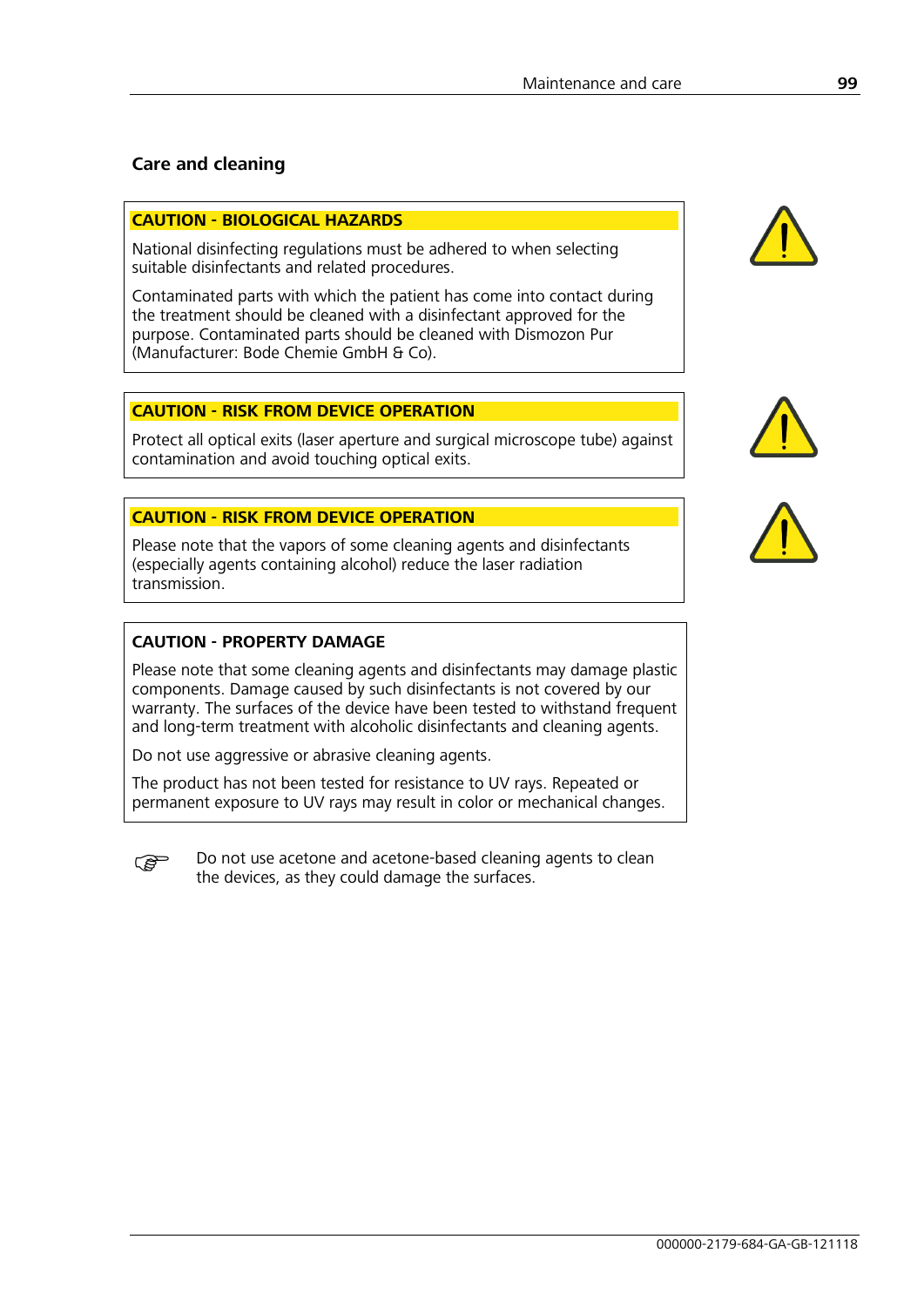# **Sterilization**

The following are provided to avoid cross contamination between user and patient:

- sterilizable adapters for control elements (these must be sterilized by the user before use) and
- disposable products as sterile coverings.



#### **CAUTION - BIOLOGICAL HAZARDS**

The adapters should be sterilized before use, taking the national and company regulations into account.

## **Sterilizable adapters**

## **Overview and use**

| <b>Designation</b>                | <b>Use</b>                                       | <b>Supplier</b>                       | Order number    |
|-----------------------------------|--------------------------------------------------|---------------------------------------|-----------------|
| Sterilizable<br>caps 12 mm        | Push and turn<br>switch for ring<br>illumination | Carl Zeiss Meditec <sup>2</sup>       | 305810-9002-000 |
|                                   | Rotary switch for<br>satellite<br>illumination   |                                       |                 |
| Sterilizable<br>caps 22 mm        | OPMI<br>magnification<br>changer                 | Carl Zeiss Meditec <sup>2</sup>       | 305810-9001-000 |
| Cap<br>$12D \times 30^{1}$        | $CCA+$ unit                                      | Carl Zeiss Meditec <sup>2</sup>       | 000000-0531-755 |
|                                   | Optional hand-<br>held slit lamp                 |                                       |                 |
| Protective cap                    | Optional hand-<br>held slit lamp                 | Carl Zeiss Meditec <sup>2</sup>       | 000000-0450-562 |
| Megatron<br>stylus                | Control panel                                    | Geuder<br>www.geuder.com <sup>3</sup> | G-28125         |
| Holder for<br>stylus <sup>4</sup> | Storing the stylus<br>when not in use            | Included                              | 000000-1990-259 |

1 Caps on CCA+ and optional hand-held slit lamp are included with the MEL 90.

2 Please contact ZEISS Service or your local dealer.

3 To find your local dealer please visit the above websites.

4 The holder is not sterilizable.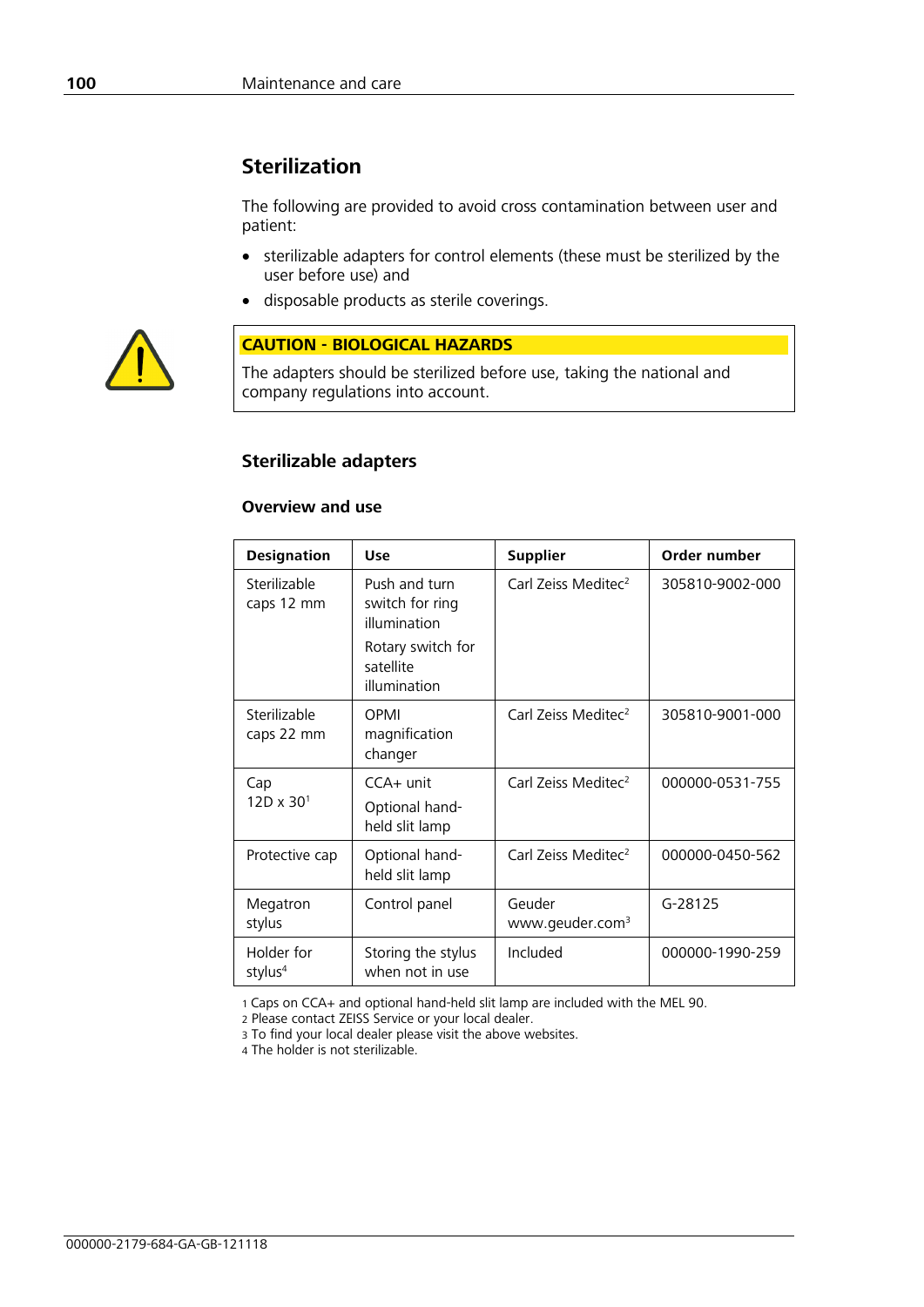## **General information**

#### **CAUTION - BIOLOGICAL HAZARDS**

Sterilizable accessories should be sterilized in compliance with the accompanying documentation.

The sterilizable adapters are delivered in unsterile condition.

The sterilizable adapters can be sterilized in an autoclave. Heat sterilization should be performed as follows:

Sterilization time (time of exposure at sterilization temperature): at least 5 minutes at 132 °C/134 °C

Detailed information on sterilization of the sterilizable caps can be found in the "Preparing resterilizable products" user manual of the sterilizable caps used.

When attaching the sterilizable adapter to the MEL 90, the user must be sterile and ensure that unsterile areas are not touched directly.

#### **Sterilizable cap 12 mm**

The adapters for knobs and push and turn switches for use with the sterilizable caps are supplied with the device and can be installed by ZEISS Service if required.



- **1** Sterilizable cap 12 mm for rotary/push button for the ring illumination
- **2** Sterilizable cap 12 mm for rotary/push button for segmenting the ring illumination
- **3** Sterilizable cap 12 mm for satellite illumination rotary switch

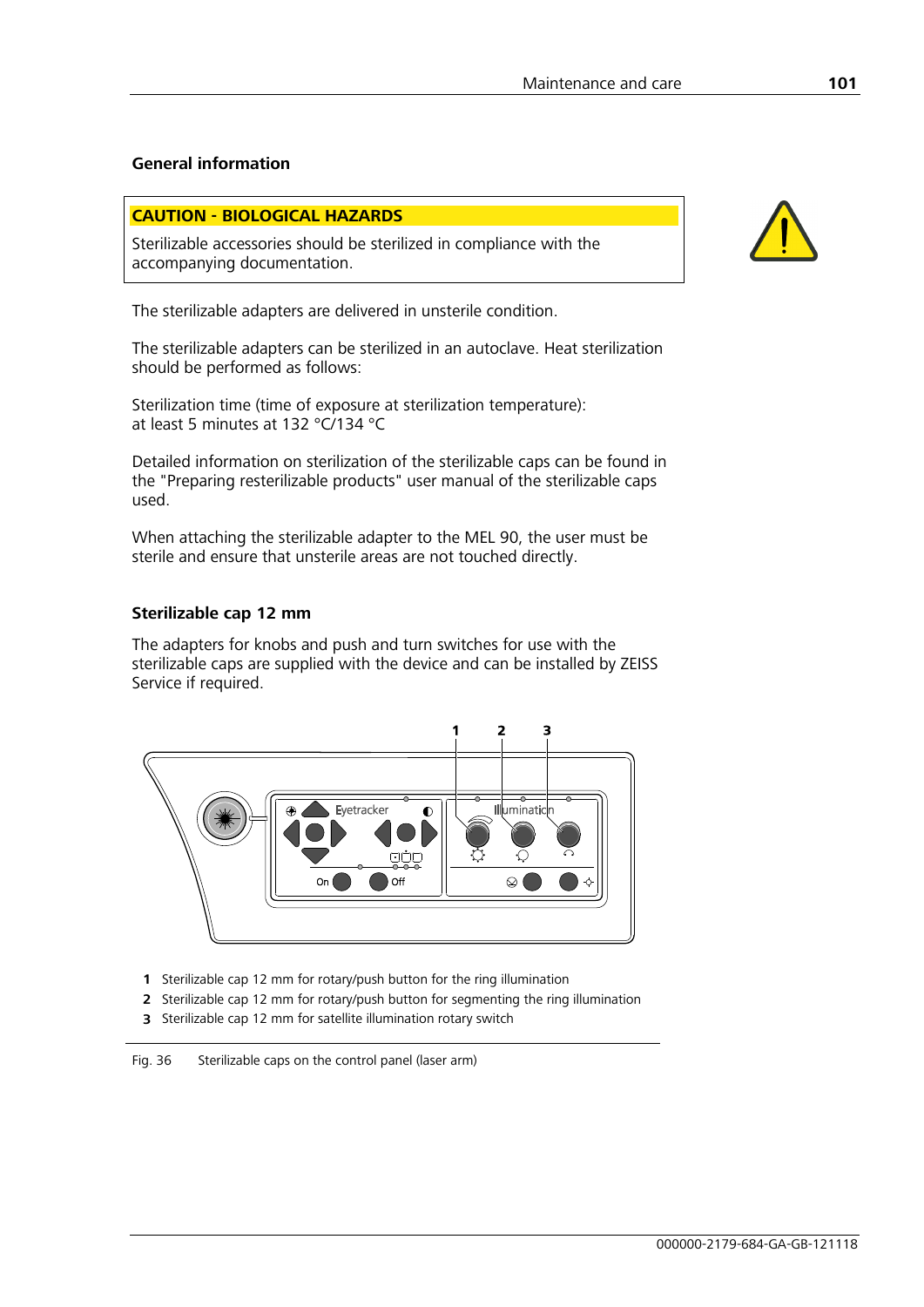#### **Sterilizable cap 22 mm**

Two sterilizable 22 mm caps are used for each magnification changer of the OPMI pico.



**1** 22 mm sterilizable caps for magnification changer (right and left)

Fig. 37 Sterilizable caps on OPMI

#### **Cap 12D x 30**

12 mm sterilizable caps can also be used instead of the 12D x 30 caps on the CCA+ unit and the optional hand-held slit lamp.



**1** Caps for swivel arm grip

Fig. 38 Caps on the CCA+ unit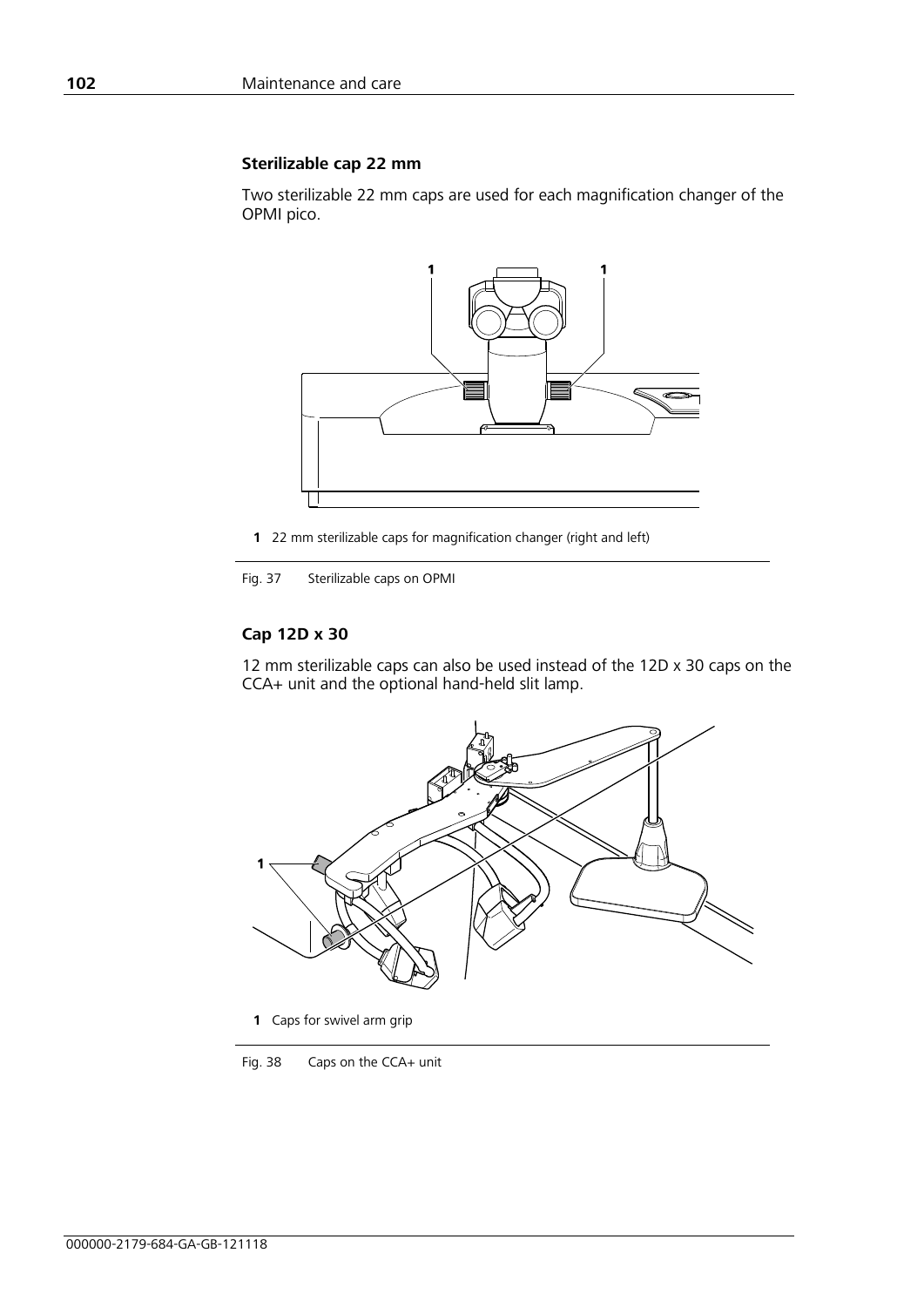

<span id="page-4-0"></span>Fig. 39 Caps on the optional hand-held slit lamp

## **Instrument protective cap**

The upper locking handle of the hand-held slit lamp is covered by an instrument-protective cap (**1**, [Fig.](#page-4-0) 39).

#### **Stylus**

The stylus consists of a non-slip, non-aseptic silicone end and a plastic handle. These two parts are separated by a "sterility barrier".



Fig. 40 Stylus

The stylus can be used with the supplied holder. This holder can be placed at an ergonomic position.

Ensure that the holder cannot fall down.